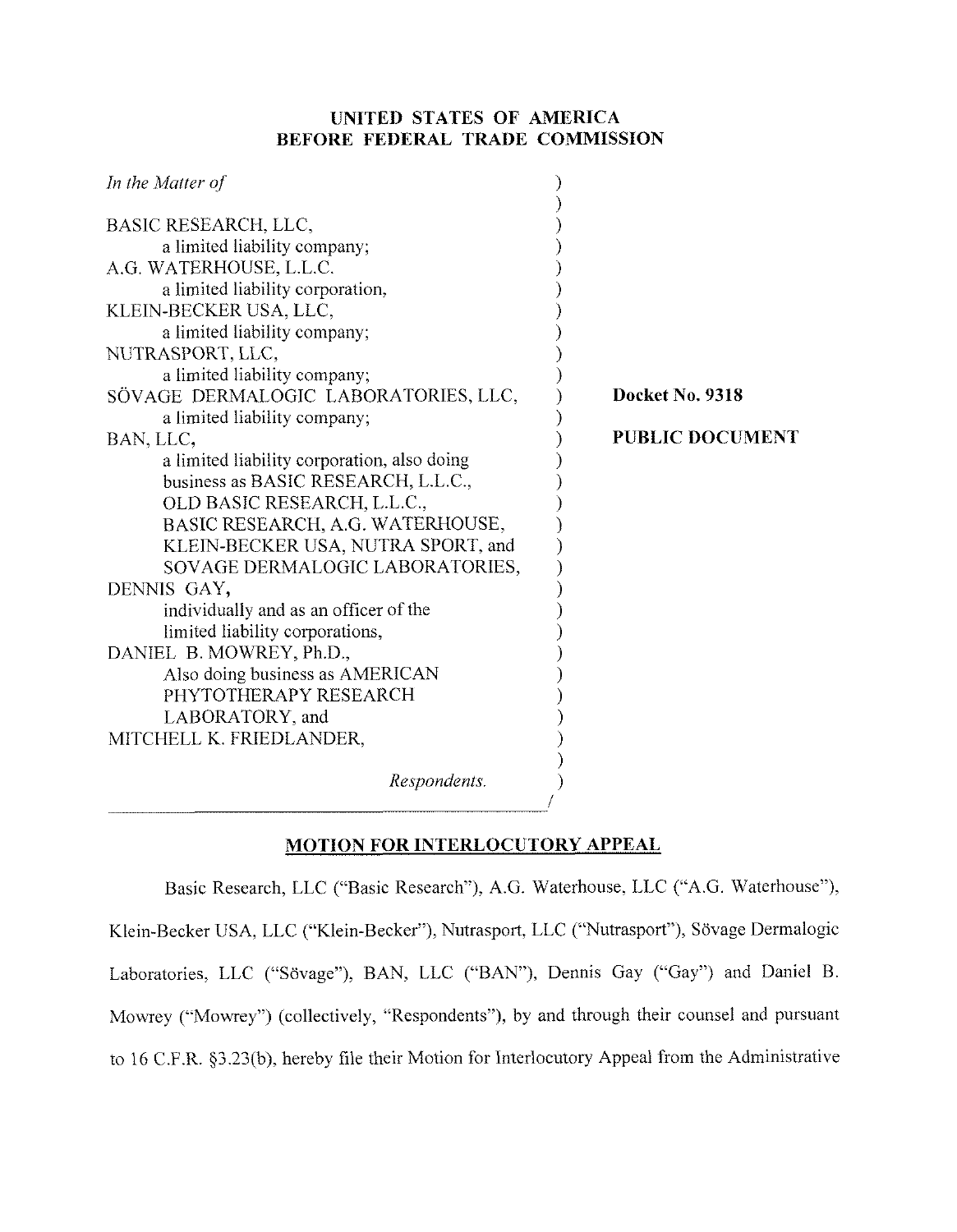Law Judge's ruling denying Respondents' Motions for More Definite Statement, and in support thereof state as follows.

### I. **Introduction**

Respondents respectfully request interlocutory review of the Administrative Law Judge's ("ALJ") July 20, 2004 Order ("Order") denying Respondents' Motion for More Definite ("Motion"). Although recognizing that the ALJ has carefully reviewed the Motion and issued a reasoned determination, Respondents submit that the legal and policy implications of depriving Respondents adequate definitions of key elements in the complaint are substantial, and should he resolved by the Commission itself.

Respondents have requested definition of the terms "Rapid," "Substantial," "Visibly Obvious," "Causes" and "Reasonable Basis" because these terms do not appear in the accused advertisements, are subjective, and are not otherwise defined in the complaint. The denial of this request severely hinders Respondents' ability to understand the Commission's interpretation of the accused advertisements and the substantiation standards the Commission is applying in this case.

Respondents further submit that an immediate review of the ALJ's ruling will materially advance the litigation. The ALJ has ruled that any ambiguity in the referenced terms can be cured through discovery. Accordingly, the ALJ invites Respondents to propound discovery on the Commission, as it is the Commission that has used the terms at issue and has the responsibility for defining the amount and types of substantiation that the Respondents allegedly needed to have a reasonable basis for the challenged advertisements. If, in lieu of answering discovery, the Commission takes this appeal and chooses instead to define the referenced terms, much time, money and judicial resources will have been saved and this case will have been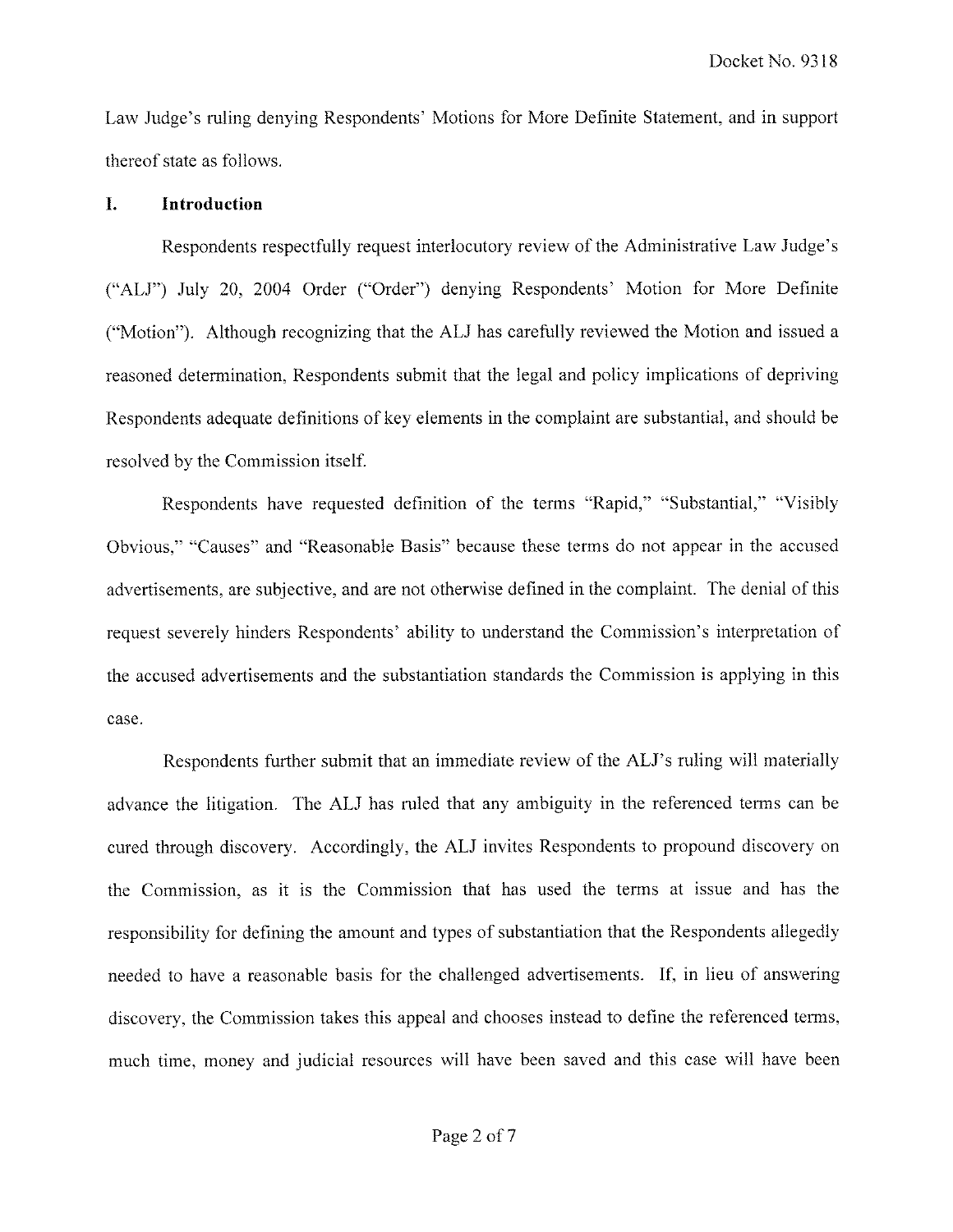significantly advanced toward conclusion. For the foregoing reasons, Respondents respectfully request that the present application be granted.

# **11. Background**

On June 15, 2004, the Federal Trade Commission ("FTC" or "Commission") issued an administrative complaint alleging that Respondents have engaged in unfair or deceptive acts in violation of Sections 5(a) and 12 of the FTC Act. The operative allegations charge Respondents with lacking support for various representations purportedly made in their advertising.

On June 28, 2004, Respondents Basic Research, A.G. Waterhouse, Klein-Becker, Nutrasport, Sovage, BAN, Gay and Mowrey filed a Motion for More Definite Statement. The basis of the Motion was that the Commission had failed to define the terms "Rapid." "Substantial," "Visibly Obvious." "Causes," and "Reasonable Basis." Respondents asserted, inter alia, that absent clarification, it was not possible for Respondents to appreciate with "reasonable definiteness ... the type of acts or practices alleged to be in violation of the law" under 16 C.F.R. 3.1 I(b)(2).

On July 8, 2004, Complaint Counsel filed their Opposition to Respondents' Motion for More Definite Statement ("Opposition").<sup>1</sup> The Opposition advanced several arguments to support the propriety of the complaint, including the contention that it is in compliance with 16 C.F.R. 53.1 1, that the cited terms are readily understood, and any vagueness could be remedied through discovery. See, Opposition, pages 6 to 10.

On July 20, 2004, the ALJ issued an Order denying Respondents' Motions ("Order"). According to the Order, the complaint was sufficiently detailed in nature to allow Respondents to

<sup>&#</sup>x27; The Opposition was directed "to both Respondents' Motion for a More Definite Statement and pro se Respondent Mr. Friedlander's Motion to Dismiss Complaint for Lack of Definiteness." See, Opposition, f.n. 1.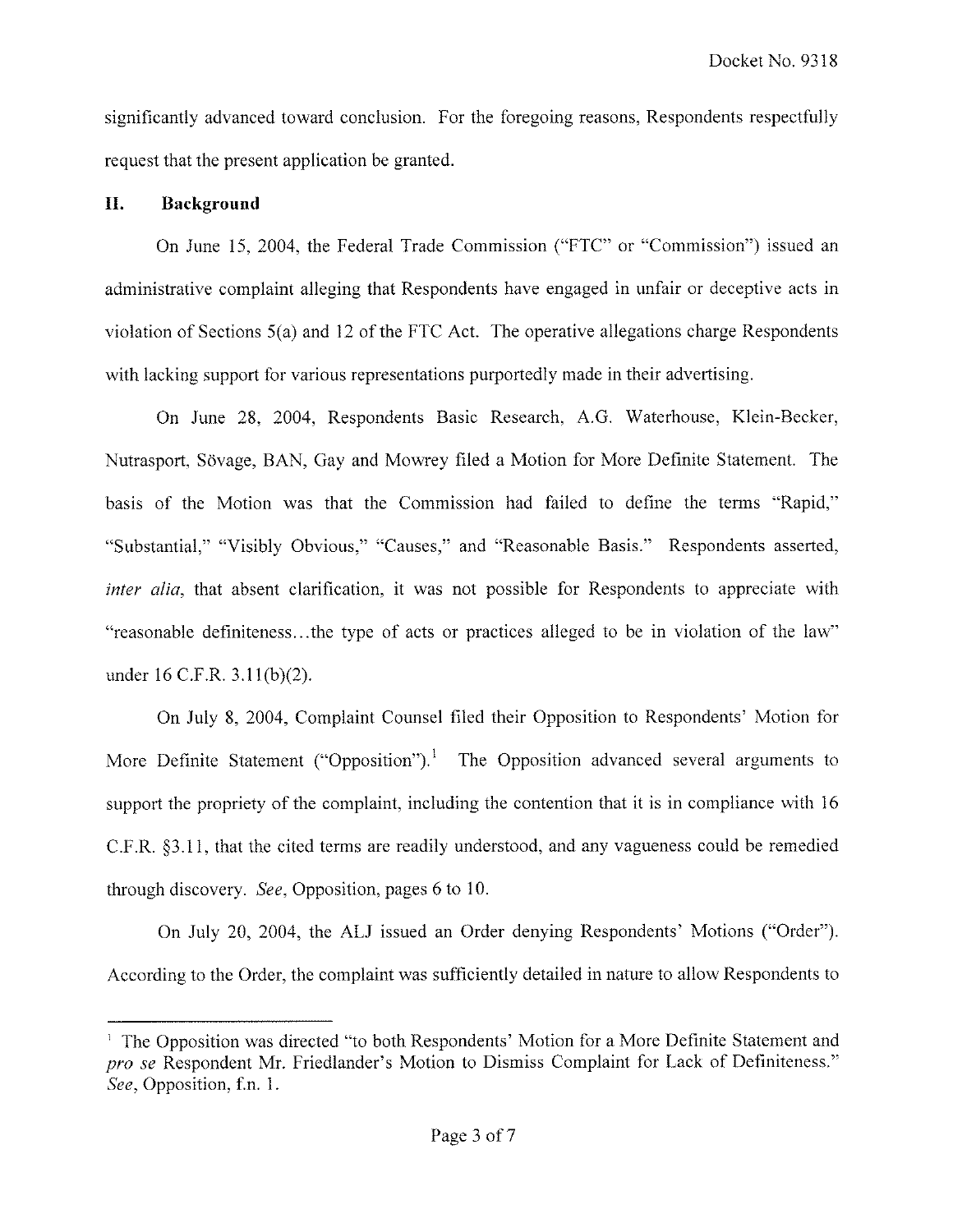file an Answer pursuant to  $3.12(b)(1)$  and any necessary clarification could be obtained through discovery. *See,* Order, page 4.

#### **111. Argument**

Section 3.23(b) of the Commission's Rules of Practice specifies the circumstances under which the ALJ should refer a ruling to the full Commission for interlocutory review. Such review is warranted where (1) the ruling involves a controlling question of law or policy as to which there exists a substantial ground for a difference of opinion and (2) either (i) an immediate appeal from the ruling may materially advance the ultimate termination of the litigation. or (ii) subsequent review of the ALJ's ruling will be an inadequate remedy. 16 C.F.R. §3.23(b). These circumstances all weigh heavily in favor of granting Respondents' present application.

# **A. Respondents' Motion Presents a Controlling Issue of Law or Policy as to Which There Exists a Substantial Ground for a Difference of Opinion**

Rule of Practice 3.23(b) requires that the ALJ first determine whether its Order involves a "controlling question" of law or policy. The Rules of Practice do not define this phrase, but certain court decisions have defined the term to include "difficult central question[s]. . .which [are] not settled by controlling authority." *In re Heddendorf*, 263 F.2d 887, 889 (1st Cir. 1959). A legal question does not have to be dispositive of the case in order to be "controlling," but the resolution of the question must relate to issues that "materially affect" the litigation. *US v. Woodbury,* 263 F.2d 784, 787 (9th Cir. 1959); *In re Cemenl Antitrust Litig.,* 673 F.2d 1020, 1026-27 (9th Cir. 1982). As defined in previous administrative decisions, "[a] question of law or policy is deemed controlling only if it may contribute to the determination: at an early stage, of a wide spectrum of cases." *In re Automotive Breakthrough Sciences, Inc.*, Docket Nos. 9275, 9277, 1996 FTC LEXlS 478, "1 (Nov. 5, 1996). Such is the case here.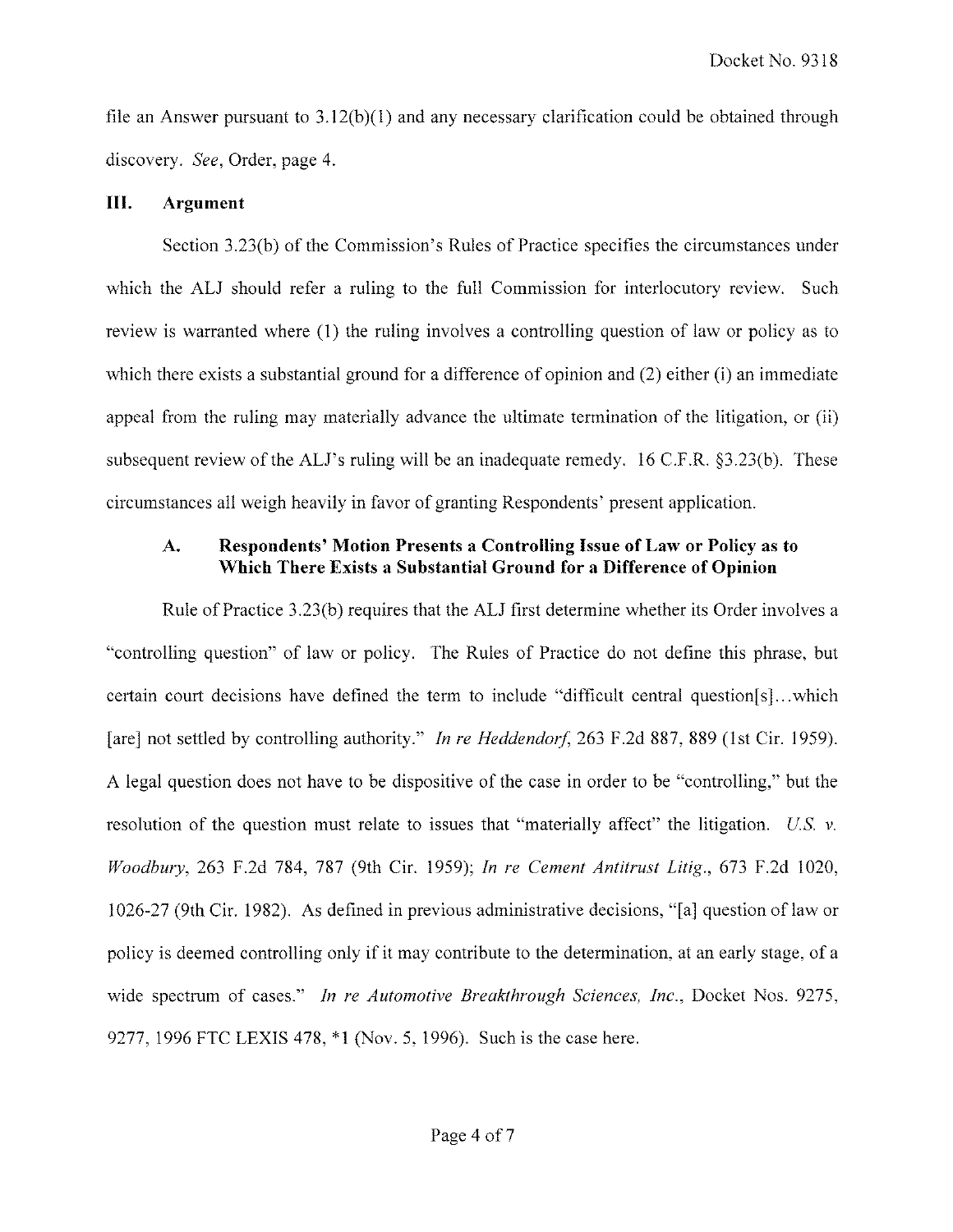The controlling issues of law or policy in this case as to which there exists a substantial ground for a difference of opinion are: (1) whether the Commission should be required when drafting a complaint to adequately define subjective terms it uses in setting forth its interpretation of an advertisement in a false advertising case; and (2) whether the Commission in bringing an inadequate substantiation case must allege at the commencement of the case the specific type and amount of information a Respondent needs in order to have a "reasonable basis" for the challenged advertisements.

The Commission's actions in this case fall far short of what is required to comport with fundamental fairness. Respondents are being forced to wait for information that the Commission can readily provide at the outset of the case. In the interim, Respondents are left to guess the meanings of subjective and relative terms, and further, to guess as to the amount of substantiation they needed to form a reasonable basis. The Commission, by contrast, is provided with excessive latitude to shift its theory on a whim.

The intolerable indefiniteness in the complaint includes the use of the word "Substantial," a word that means different things to different people. Respondents respectfully submit that the ambiguity of this term could be resolved by giving the word specific definition. Respondents seek nothing more than what the Commission would provide if called upon to define the term. This logic applies equally to the terms "Rapid," "Visibly Obvious" and "Causes," as they are all subjective terms and may mean different things to different people.

With respect to the term "Reasonable Basis," the Order appears to adopt Complaint Counsel's rationale for refusing to further define this term on the basis that it has been established over time through case law and other materials. *See,* Order, page 3. Complaint Counsel, however, also asserted that the reasonable basis requirement is "detem~ined on a case-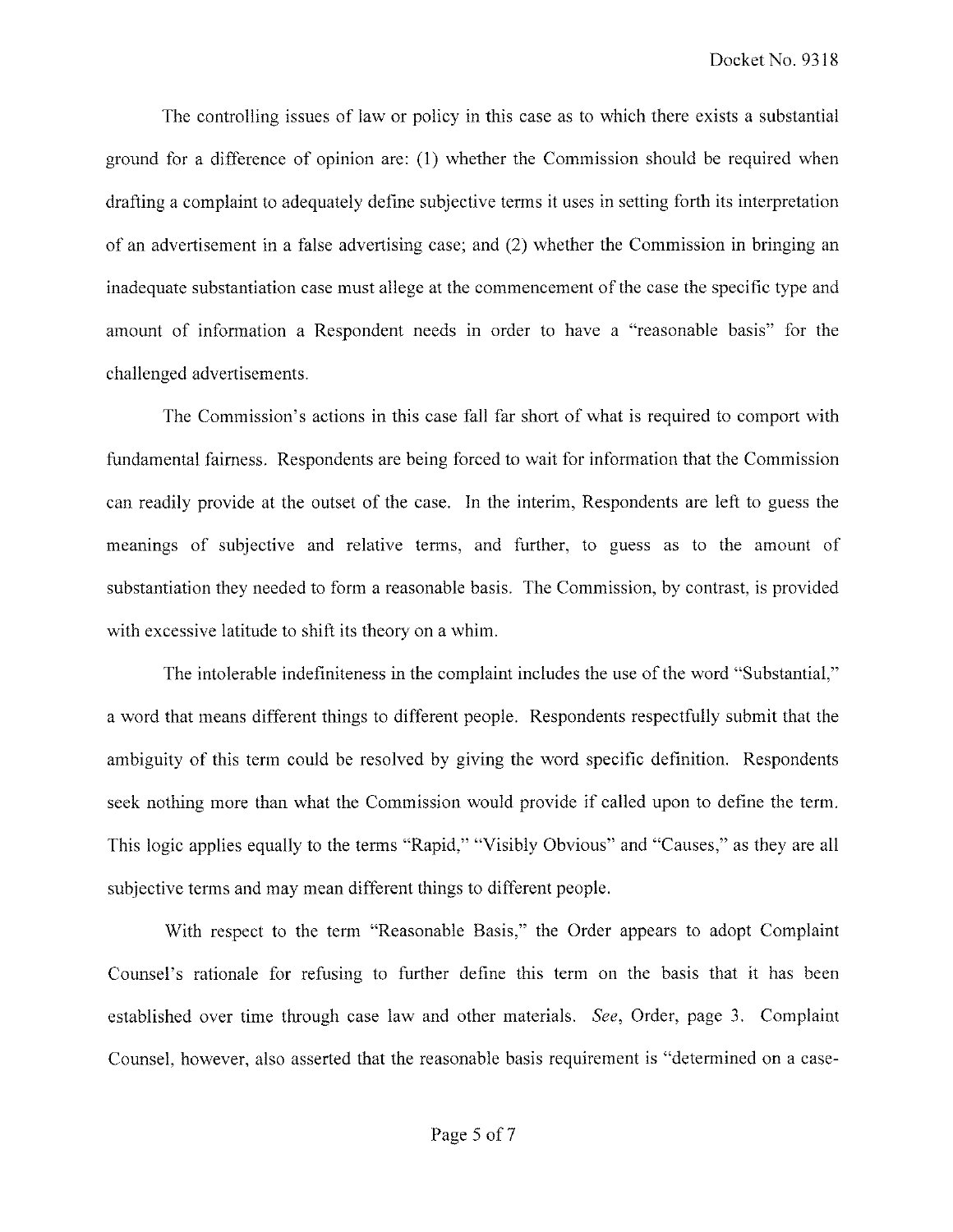by-case basis" such that "this Court will determine the meaning during the course of the proceedings." *See,* Opposition, page 7.

If the meaning of the phrase "reasonable basis" were already well-established, it would not be necessary, as Complaint Counsel suggests, for the ALJ to determine its meaning during the course of the proceedings. To the contrary, such circular logic establishes that the phrase is not well-defined. Moreover, if the ALJ is lefi to determine the standard's meaning, the Commission has essentially shifted to the ALJ the burden of informing Respondents of what standard they allegedly failed to meet.<sup>2</sup>

### **B. An Immediate Appeal Will Materially Advance the Termination of the Litigation Whereas Subsequent Review is Inadequate**

Respondent appreciate the ALJ's invitation to propound discovery on the Commission in this case. However, engaging in discovery to ascertain definitions for the cited terms will involve more resources than necessary given that the Commission can simply provide the information at the outset of the litigation. The Commission certainly recognizes from its own cases that it has the responsibility to advise Respondents of the interpretation of the advertising at issue, the level of substantiation necessary, and how Respondents allegedly fell short. It would be far more efficient for the Commission to provide this information rather than to have

<sup>&</sup>lt;sup>2</sup> The Commission, not the ALJ, bears the burden of alleging and proving in each case the amount of substantiation required to constitute a "reasonable basis." For example, the Order cites *Pfizer Inc.,* 81 F.T.C. 23 (1972) in this regard. *See,* Order, page 3. With respect to simple claims of efficacy, *e.g.,* non-establishment claims, *"Pfier* holds that the *Commission* itselfmay identify the appropriate level of substantiation for ads that do not expressly or impliedly claim a particular level of substantiation." *Thompson Medical Co.* v. *FTC,* 791 F.2d 189, 194 (D.C.Cir.1986), *cevt. denied,* 479 *U.S.* 1086, 107 S.Ct. 1289, 94 L.Ed.2d 146 (1987) (emphasis added). With respect to claims that are more specific, *e.g,* establishment claims, the advertiser must possess the level of proof claimed in the advertisement, however, "[ilf the claim is more general, but nevertheless constitutes an establishment claim, *the FTC will specify* the nature and extent of substantiation that will support the claim." *Thompson Medical Co.,* 791 F.2d at 194 (emphasis added).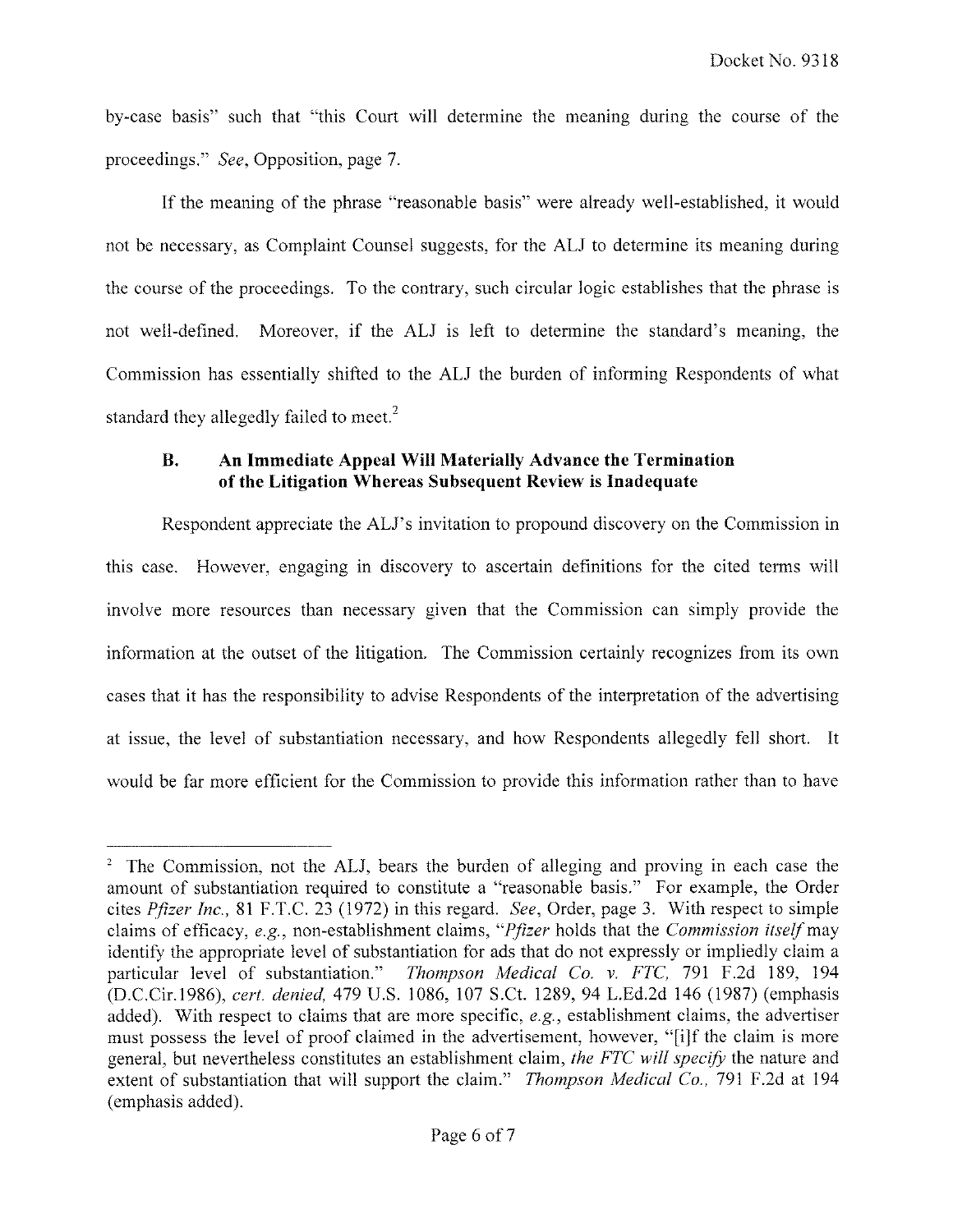Respondents engage in discovery. Respondents are entitled to know such information not only to gain a full understanding of the charges against them, but so the Commission will be held accountable and not simply shift theories on a whim.

Subsequent review of the ALJ's decision will be an inadequate remedy. Respondents simply cannot commence a defense until the challenged terms are defined and the Commission articulates the amount of substantiation the Respondents allegedly needed to have a reasonable basis for the challenged advertisements.

## **1V.** CONCLUSION

Based on the foregoing, Respondents respectfully request that the Administrative Law Judge grant Respondents' application for full Commission review by certifying to the Commission, in writing, that (i) its ruling involves a controlling question of law and policy as to which there exists a substantial ground for a difference of opinion; (ii) an immediate appeal from the ruling will materially advance the ultimate termination of the litigation and/or subsequent review of its ruling will be an inadequate remedy.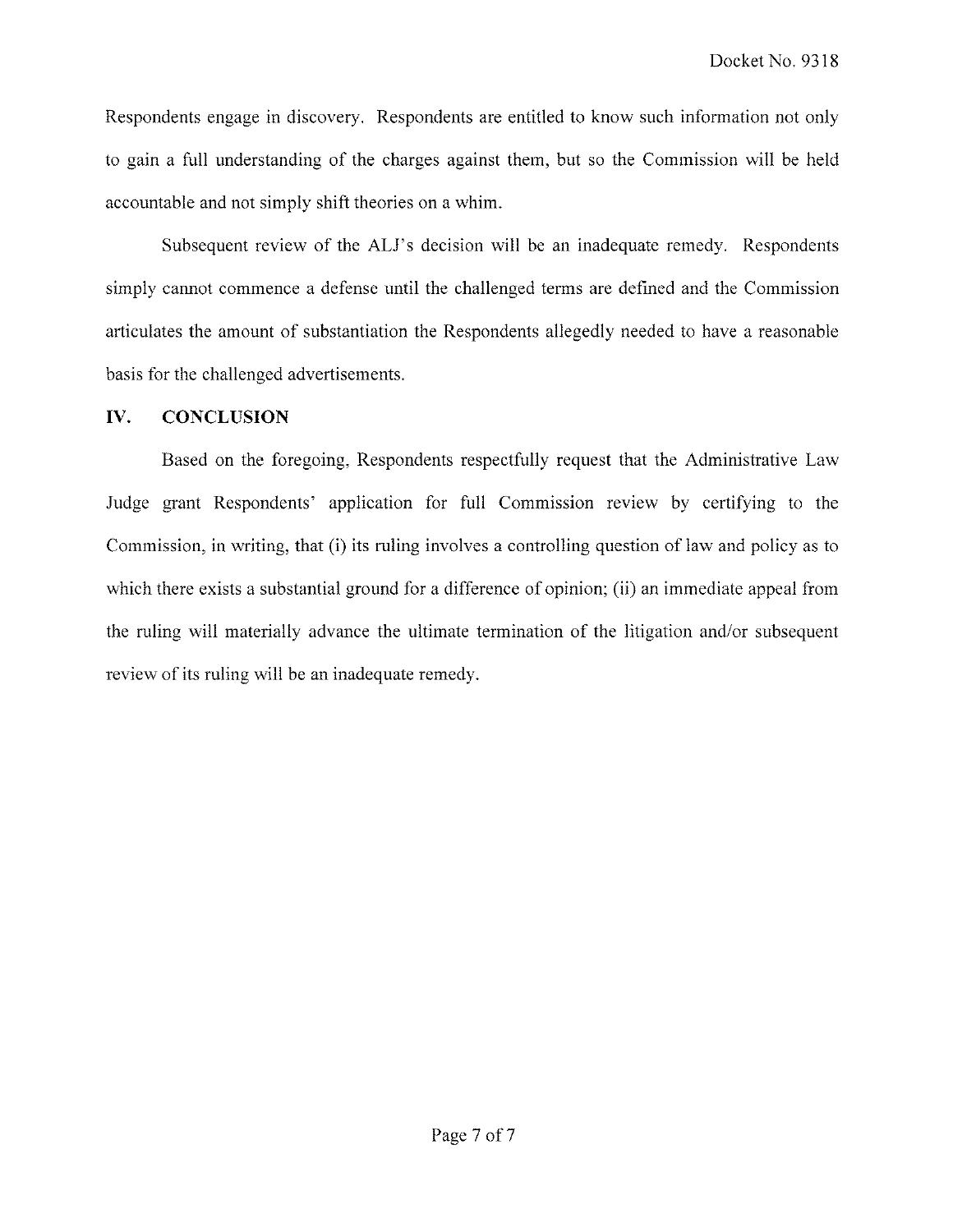Jeffrey B. Feldman FELDMANGALE, P.A. Miami Center  $-19^{th}$  Floor 201 South Biscayne Blvd. Miami, Florida 33131<br>Telephone: (305) 3 Telephone: (305) 358-5001<br>Facsimile: (305) 358-3309 (305) 358-3309 e-mail: jfeldman@feldmangale.com

**Counsel for Defendants A.G. Waterhouse, L.L.C., Mein-Becker USA, L.L.C., Nutrasport, L.L.C., Sovage Dermalogic Laboratories, L.L.C., and Ban, L.L.C**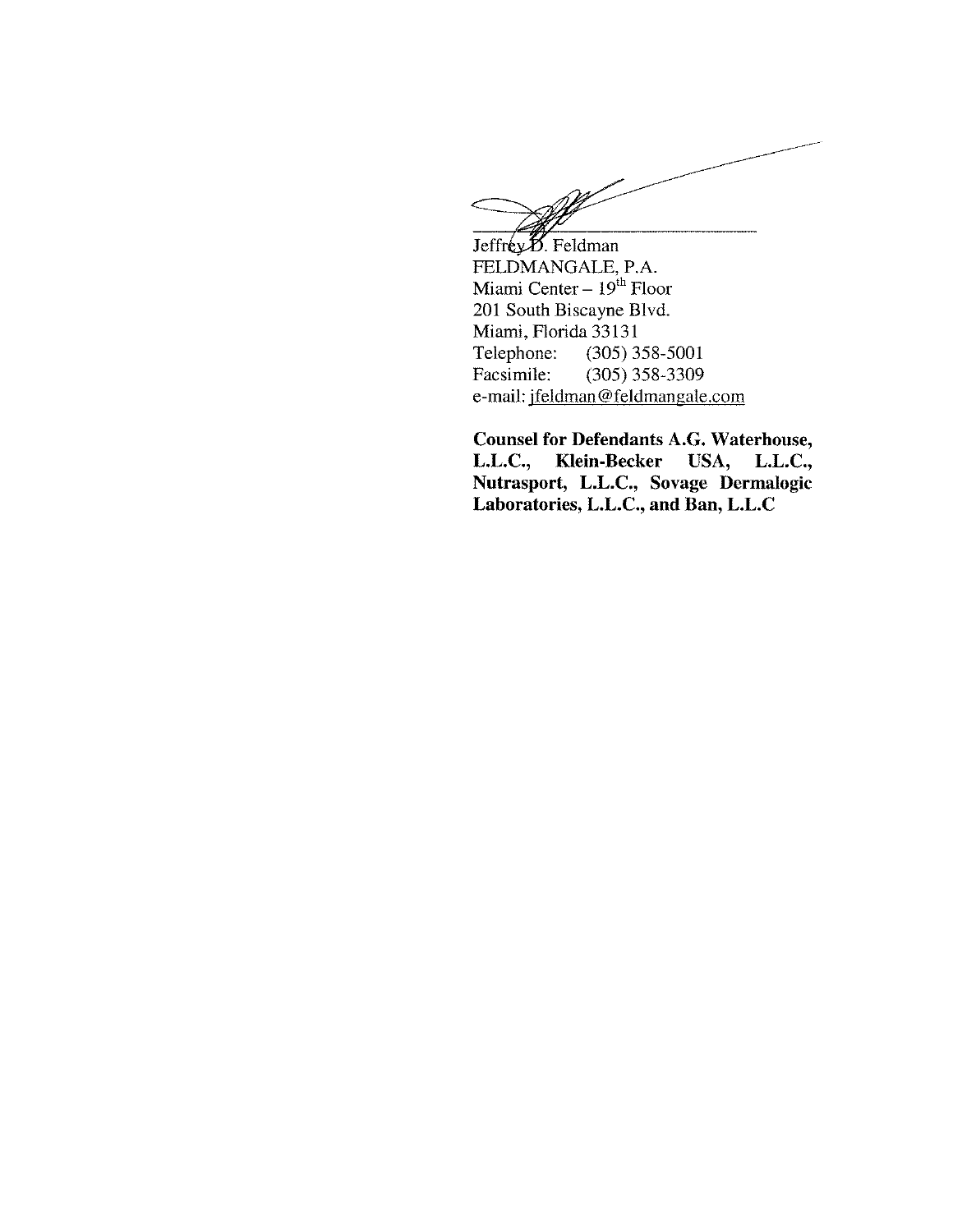$\hbar$ 

Langy A. Breuer<br>Jay T. Smith COVINGTON & BURLING 1201 Pennsylvania Avenue, NW Washington, DC 20004 Tel: (202) 662-6000 Fax: (202) 662-6290

*Counsel for Respondent Basic Research, L.L.C.*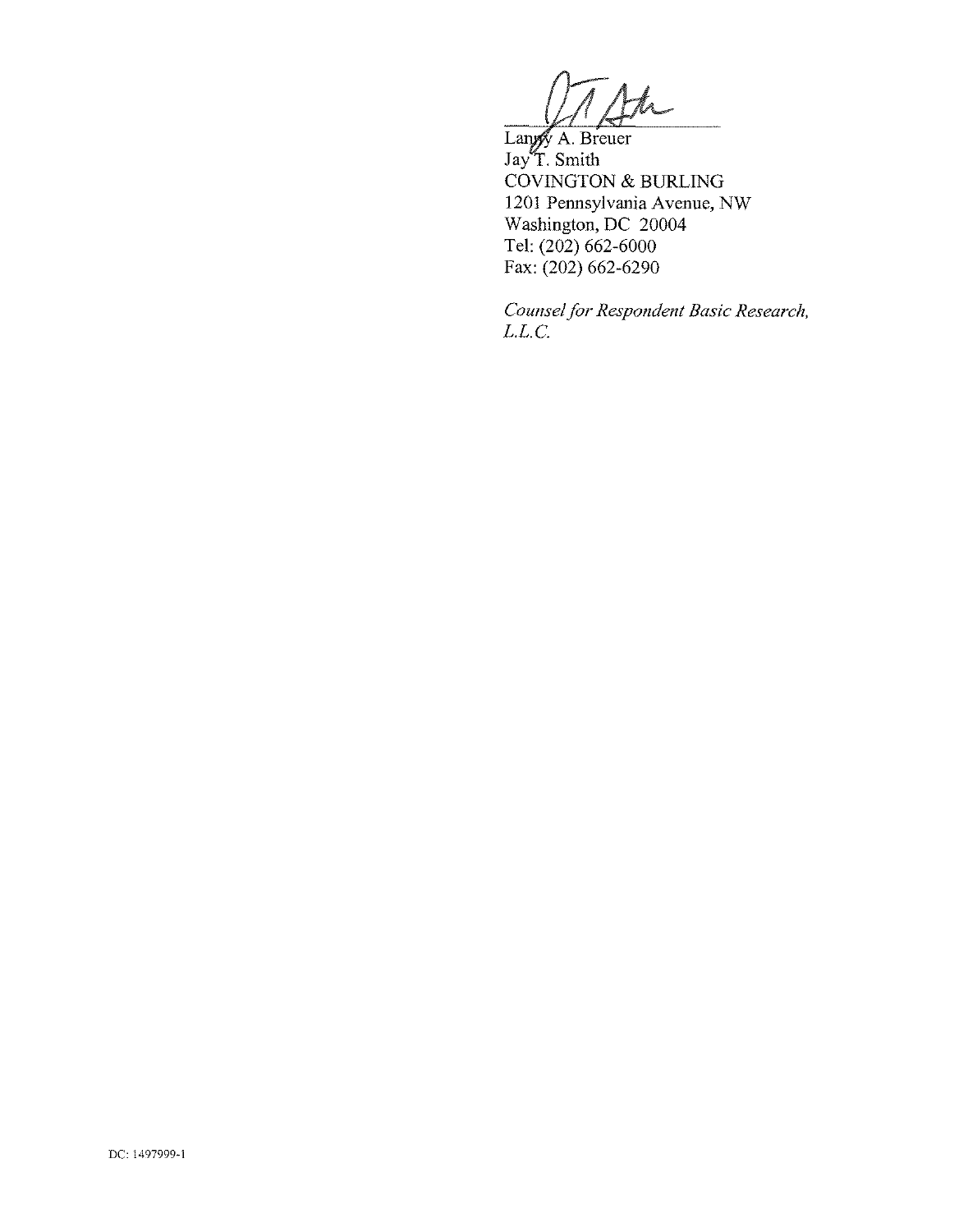Richard D. Burbidge Jefferson W. Gross Andrew **J.** Dymek BURBIDGE & MITCHELL 215 South State Street, Suite 920 Salt Lake City, Utah 84111<br>Telephone: (801) 355-66  $(801)$  355-6677 Facsimile: (801) 355-2341 E-mail: rburbidge@burbidgeandmitchell.com

Attorneys for Respondent Dennis Gay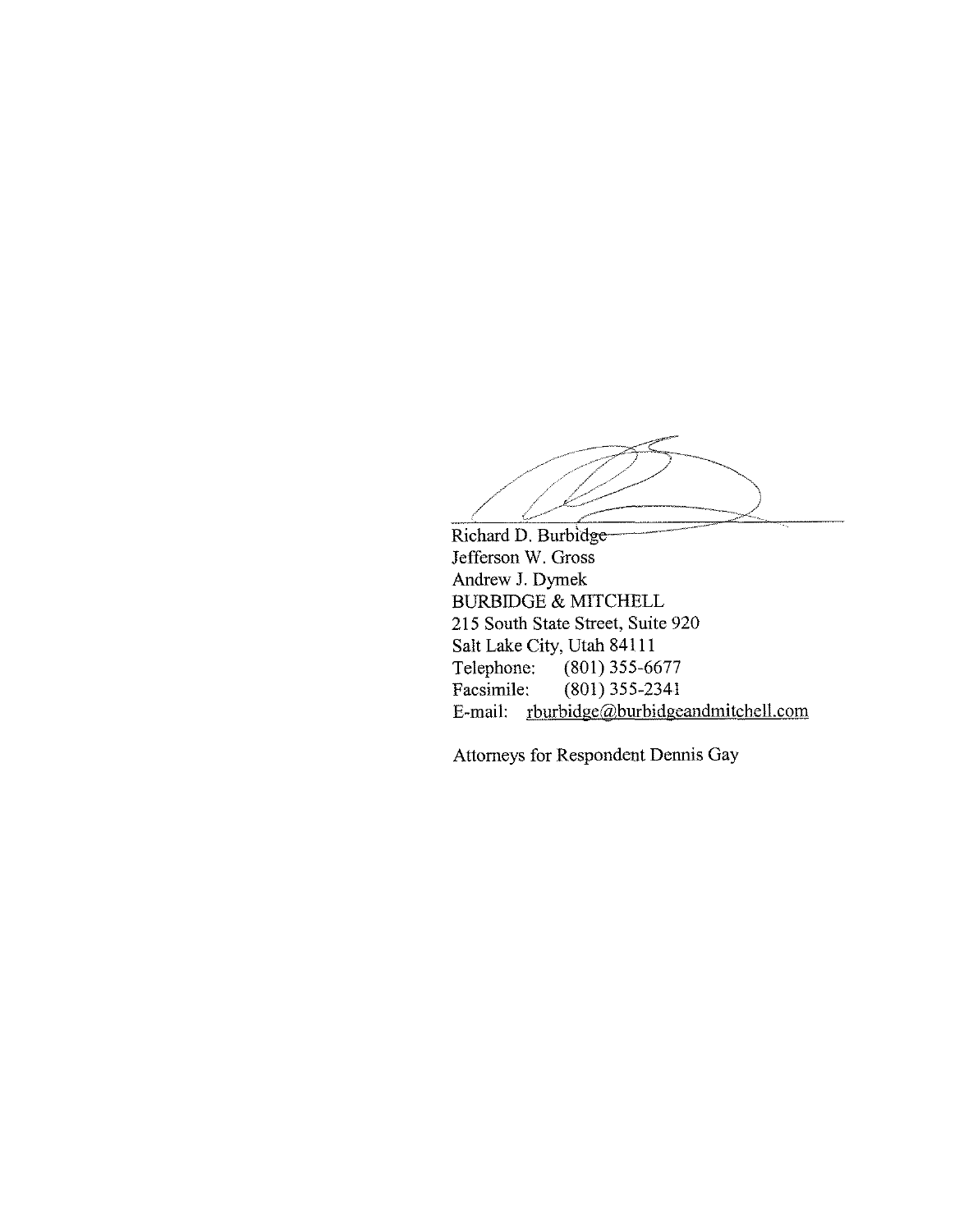Ure j  $r_{\rm{esc}}$ 

**RONALD F. PRICE PETERS SCOFIELD PRICE A** Professional Corporation 340 Broadway Centre 111 East Broadway Salt Lake City, Utah 84111 Telephone: (801) 322-2002 Facsimile: (801) 322-2003 E-mail: <u>rfp@psplawyers.com</u>

Attorneys for Respondent Daniel B. Mowrey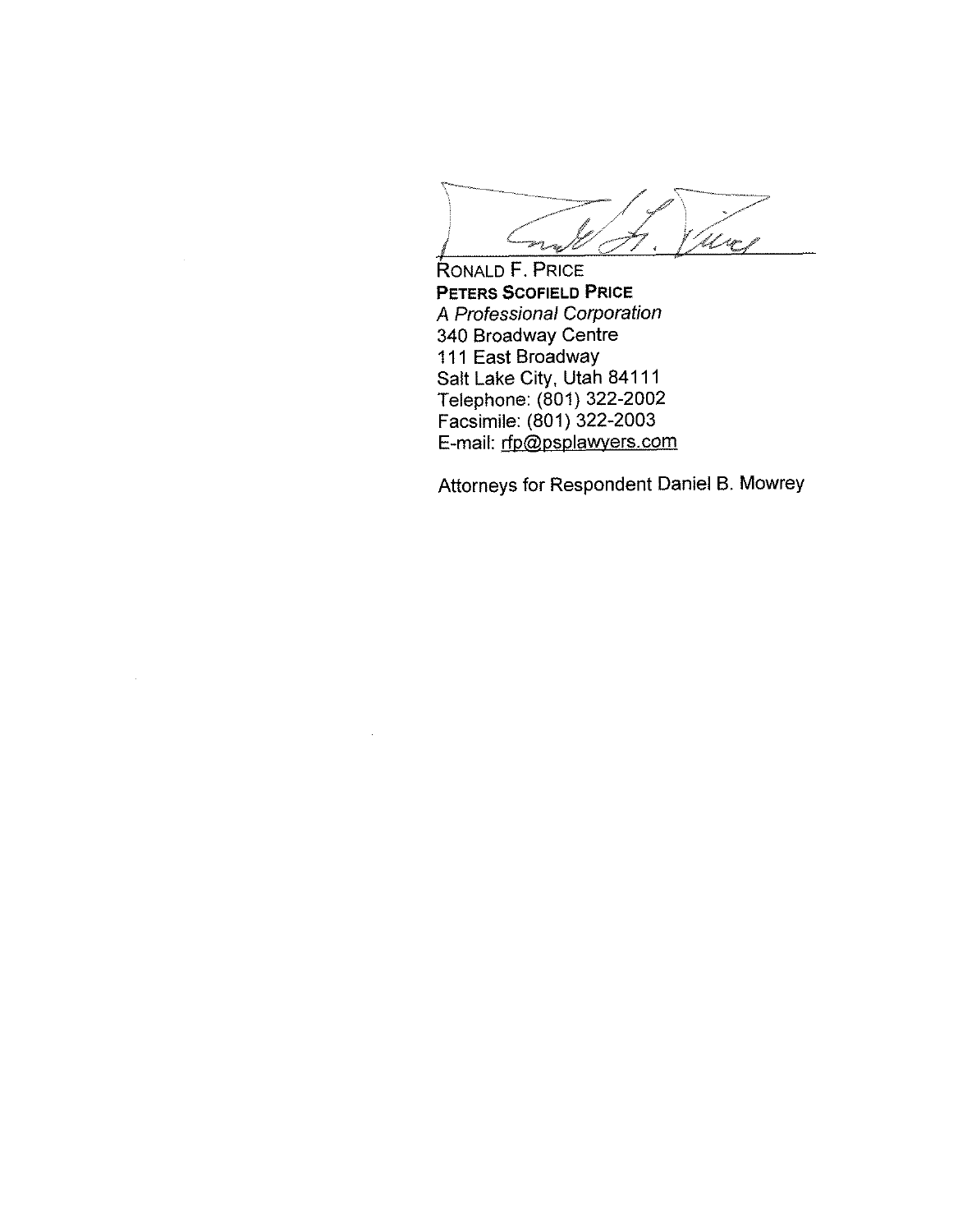# **CERTIFICATE OF SERVICE**

I hereby certify that on this 27th day of July, 2004, I caused Respondents' Basic

Research, LLC, A.G. Waterhouse, LLC, Klein-Becker USA, LLC, Nutrasport, LLC, Sövage

Dermalogic Laboratories, LLC; BAN, LLC, Dennis Gay and Daniel B. Mowrey's Motion for

Interlocutory Appeal to be filed and served as follows:

(1) an original and two paper copies filed by hand delivery and one electronic copy in PDF format filed by electronic mail to:

Donald S. Clark, Secretary Federal Trade Commission 600 Pennsylvania Avenue, NW, Room H-159 Washington, DC 20580 Email: secretary@ftc.gov

(2) one paper copy served by hand delivery to:

The Honorable D. Michael Chappell Administrative Law Judge 600 Pennsylvania Avenue, NW, Room H-106 Washington, DC 20580

(3) one paper copy by first class U.S. mail and one electronic copy in PDF format by electronic mail to:

Laureen Kapin Walter C. Gross Joshua S. Millard Robin F. Richardson Laura Schneider Federal Trade Commission 600 Pennsylvania Avenue. NW, Suite NJ-2122 Washington, DC 20580 email: Ikapin@ftc.gov

(4) one paper copy by first class U.S. mail

Elaine D. Kolish Associate Director, Enforcement Federal Trade Commission 601 New Jersey Avenue, NW